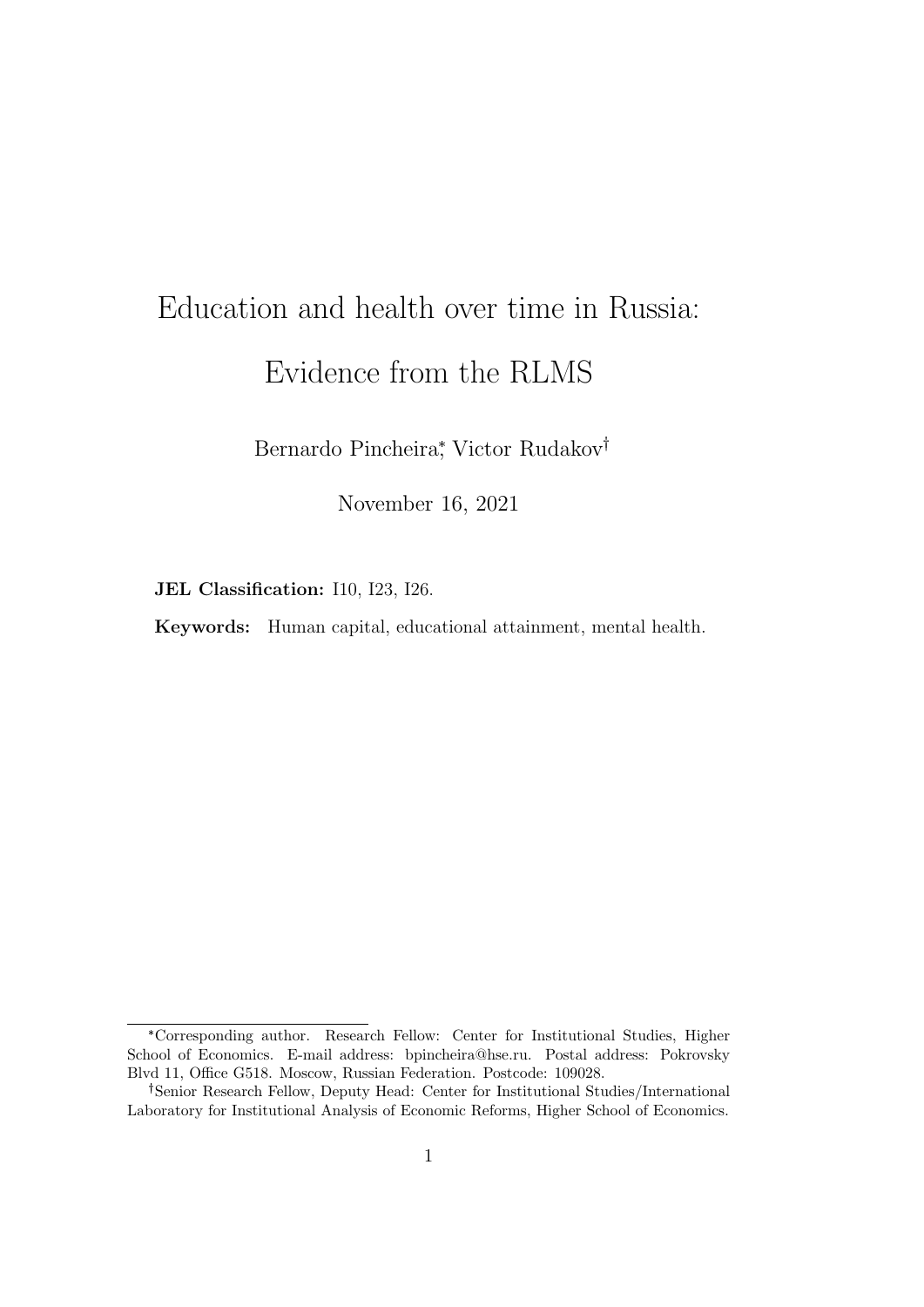## Abstract

Historically, returns to education have been measured mostly in terms of life-time earnings. However, one would expect that there are other benefits associated to getting more education. In that line, [Oreopoulos and Salvanes](#page-4-0) [\(2011\)](#page-4-0) go beyond the standard models that measure returns to education, by including non-pecuniary benefits such as improved health or job satisfaction. In our paper, we focus in the benefits of education on different dimensions of health, both physical and mental. The main research question of our study is: how does the relationship between education and health change over the life cycle of individuals and across different cohorts?

Our paper adapts the strategies used in [Leopold and Leopold](#page-4-1) [\(2018\)](#page-4-1) and [Kaestner et al.](#page-4-2) [\(2020\)](#page-4-2), who have studied similar research questions in different contexts. We exploit the panel features of the Russian Longitudinal Monitoring Survey (RLMS) dataset to address the different patterns that follow the health of individuals from different cohort, as they grow older. We use different measures of health to answer our research question. Among them: self-rated health (SRH), mental health and some chronic diseases. In this way, we can compare some objective health indicators, such as those diagnosed by a doctor, with more *subjective* indicators, as how individuals feel themselves. Both types of indicators are complementary to each other and can offer a richer view of overall health. In our main analysis, we use data for health outcomes observed between 2010 and 2019.

In our study, we divide individuals into three different cohorts. The Soviet cohort, comprised by individuals who were born before 1965 and were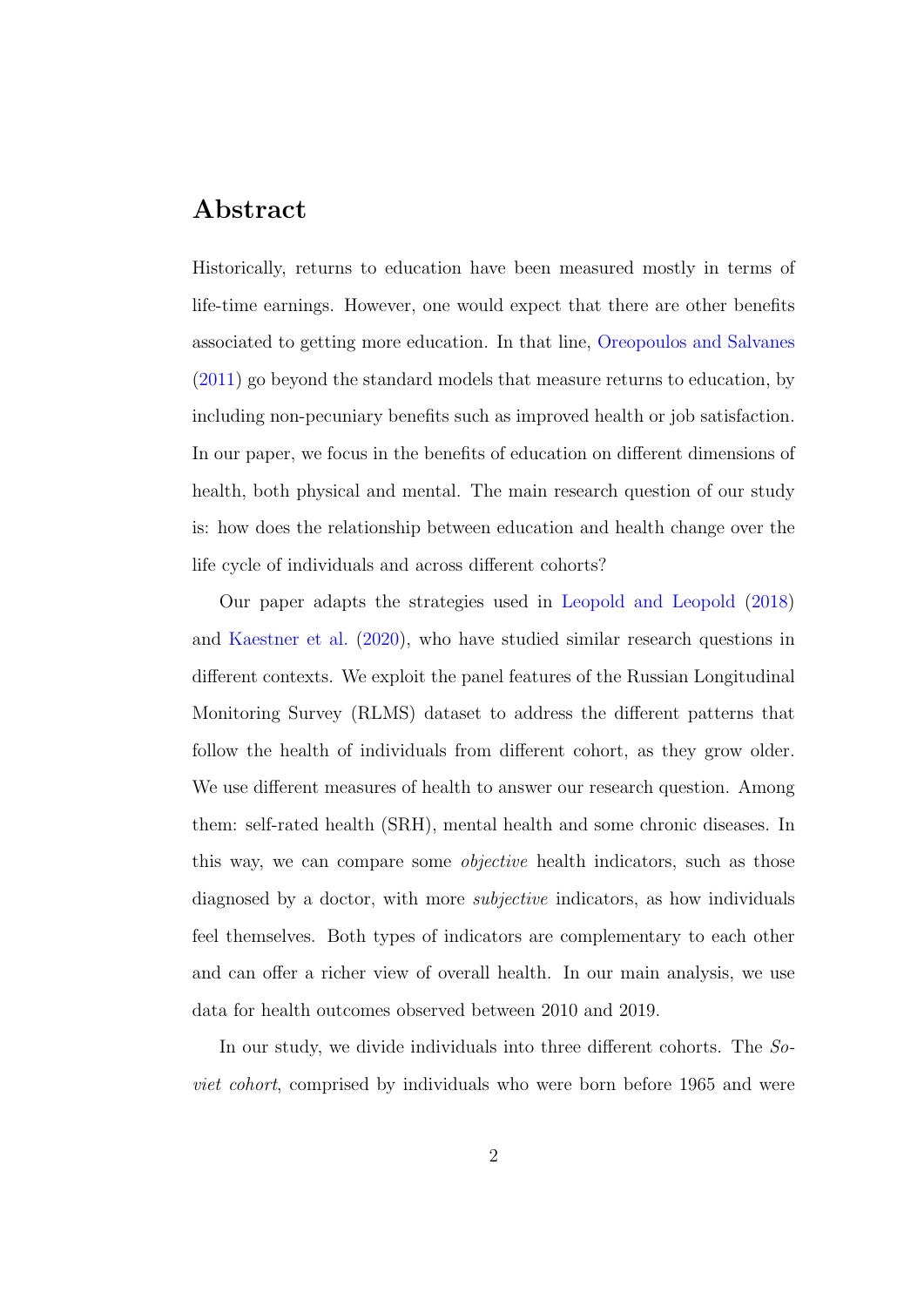educated during Soviet times. The Transition cohort, where we include individuals born between 1965 and 1979 and were eligible for higher education (in terms of age) either at the end of the Soviet period or at the beginning of the post-Soviet era. Finally, the post-Soviet cohort, of individuals who were born between 1980 and 1990 and were eligible for higher education from the end of the 1990s onwards.

Our preliminary findings show the following. First, in line with previous research, there are no large differences in health when comparing the transition cohort with the post-Soviet cohort, possibly due to individuals in both groups still being under 50 years old throughout the study. When looking at the Soviet and the post-Soviet cohorts, we find some statistically significant differences in poor self-rated health within- and between-cohorts. In particular, individuals who have completed higher education from the Soviet cohort have a better health than those without higher education, but we do not find significant differences within the post-Soviet cohort, when comparing individuals with or without higher education. Also in line with previous research, when looking at mental health, age does not make an important difference in health.

We make two contributions to the literature. First, we add more evidence on the relationship between education and mental health in Russia, a context where this topic has scarcely been studied. A previous study that considers mental health is [Rose](#page-4-3) [\(2000\)](#page-4-3). Using data from the 1998 New Russia Barometer survey, it finds that human capital explains a substantial amount of variation of both physical and mental health.

The second gap that we attempt to close is mentioned in the meta-analysis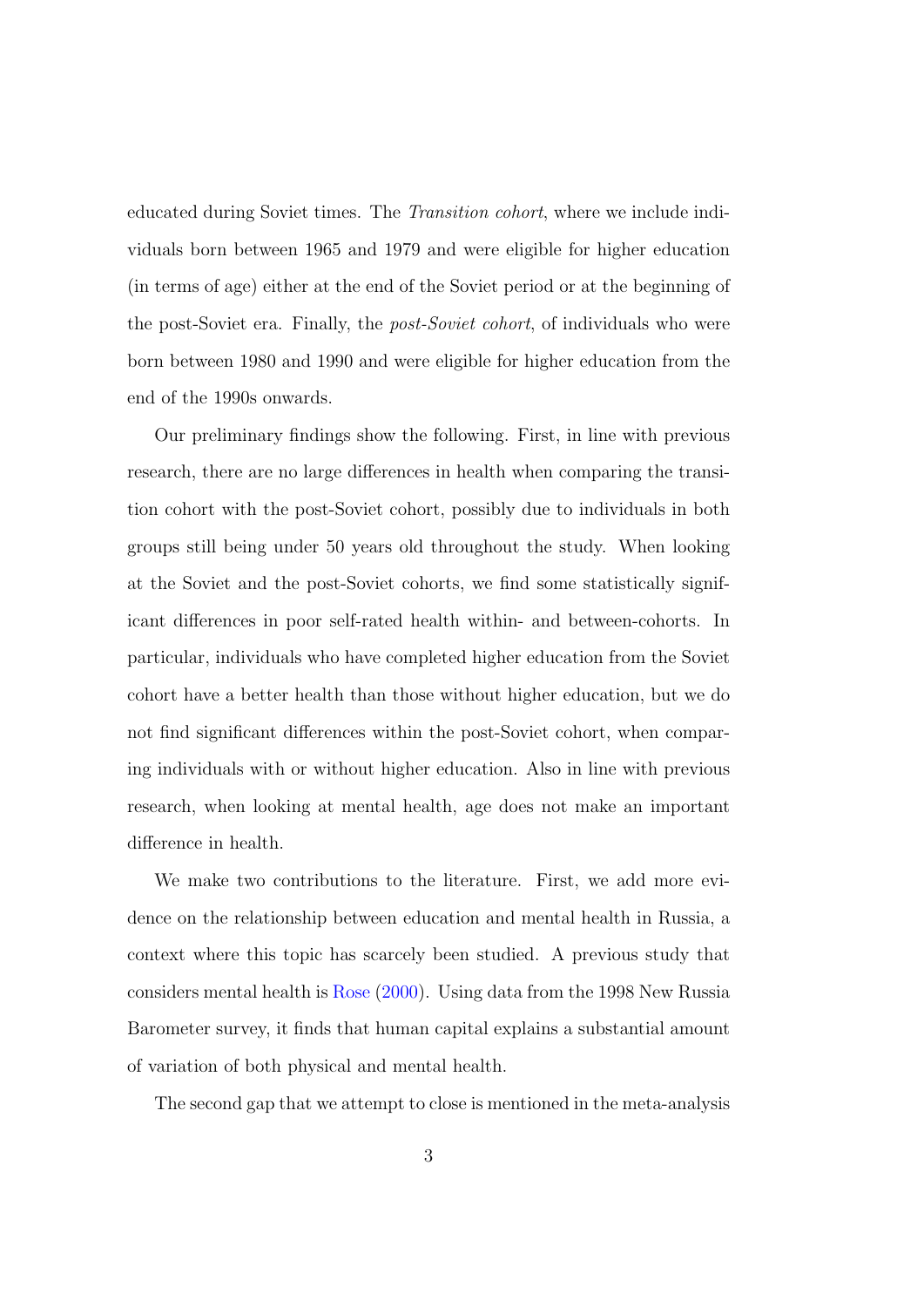by [Hamad et al.](#page-4-4) [\(2018\)](#page-4-4), who find that there is a limited number of studies which address non-cardiovascular health outcomes (other than fertility). In particular, they show that self-rated health has been scarcely studied at all outside the U.S. and European countries.

A further step of our study is to see whether implementing a KLS estimator (see [Kiviet](#page-4-5) [\(2020\)](#page-4-5)), which can provide a range of plausible values without the need of an excluded instrument, confirms the robustness of our current findings.